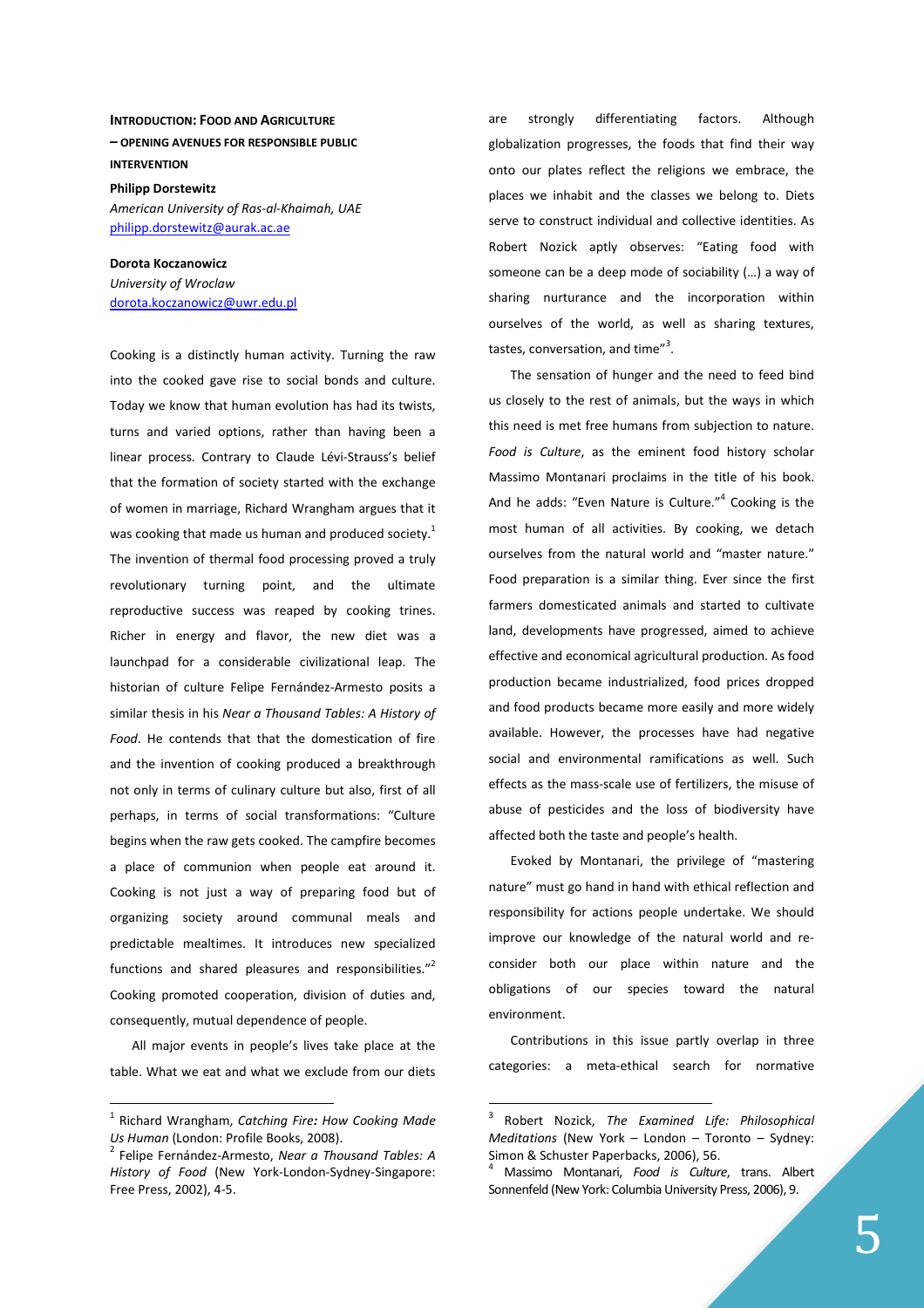frameworks to tackle impending global and environmental problems arising from climate change and the transformation of agricultural systems; technology assessment especially of soft impacts of new tendencies in food production and life-stock framing; and finally reflection on the aesthetics of authentic culinary experience in an age of globalization and culinary mass production.

The first two contributions, by Paul Thompson and Samantha Noll pose meta-ethical questions about philosophical frameworks to be used when addressing ever more pressing problems of impacting the biosphere. Pragmatist approaches are proposed as ways of starting meaningful dialogue and entering transformative inquiry with the power to address problem situations without the need to wait for the resolution of philosophical disputes. Thompson develops his Dewey-inspired pragmatist approach to food ethics by contrasting it with analytic methods of treating issues in applied ethics. His discussion points out how analytically oriented authors, like Singer or McPherson treat answering of ethical questions, such as whether one should give up eating meat, as logical deductions from plausible normative premises. Thompson objects that demonstrating the soundness of ethical arguments by demonstrating their validity and establishing their premises as commonsensical precepts misses the boat in situations that require individual behavior change and redirection of public deliberation. Not only do we lose most people, who are not in a position to make consequential decisions on their lifestyle and/or their political orientation based on such analytic expositions, but it is also unhelpful to see the role of philosophy in searching for logical starting-points from which to arrive at secure conclusion. As an alternative, Thompson proposes to redefine the role of philosophers as mediating in public debates that have no natural beginning or end point. Following Dewey, Thompson stresses the importance of embarking on intelligent processes of philosophical inquiry by using criticism to ignite a genuine sense of

puzzlement and a sense of indeterminacy, which do have a compelling force to ignite public imagination and drive meaningful inquiry. These situations arise more from a reflection on empirical conditions, like the origin of our food, the determinants of our agro-food systems and the consequences of our eating habits than from principles like Singer's requirement to help at little cost to serve a greater moral good. For Thompson it is essential **for** a pragmatist food ethics "to actually learn something about food."

Samantha Noll also focuses on meta-ethical arguments that take their departure from an empirical analysis of the urgent environmental problem of climate migrant species. She thoroughly investigates and compares prominent but discordant ethical frameworks and comes to the conclusion that an applied ethics approach will only sophisticate and perhaps entrench the moral disagreements. A discussion of libertarian approaches that focus on the effects of migration for property holders and egalitarian and deep-ecology views that give priority of endangered species themselves makes this point. A timely consensus cannot be expected from these competing approaches. Problems of great urgency, like mitigating the worst consequences of climate change before we reach the natural deadline of the extinction of species, require an alternative approach that may reach common-sense without settling central epistemic and ethical disputes of competing paradigms. Pragmatism is proposed as just such an overarching approach. Noll argues that "pragmatism is a method for coming to consensus, when situated communities recognize a common problem and work to solve this problem, rather than cling to an individual ethical ideology."

Another recurrent theme in this issue is the assessment of progressing technological developments in food- and agricultural production, and in particular its soft impacts on democracy, communal life and human experience. Michiel Korthals and Bart Gremmen both champion philosophical approaches that open public

6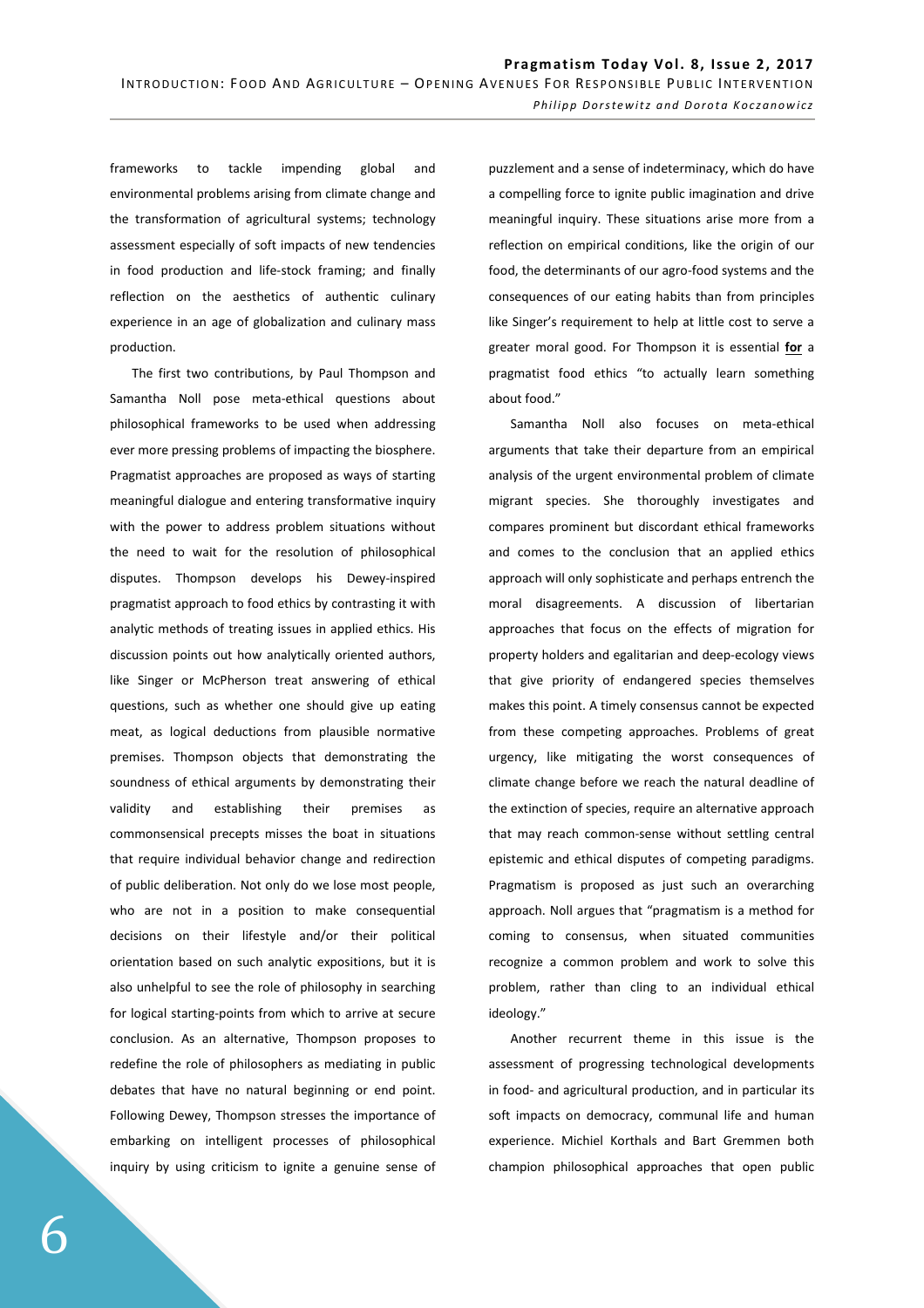dialog to strengthen democratic participation in increasingly technocratic forms of food of production.

Understanding pragmatism as a pluralist approach that synthesizes different ethical frameworks is also the aim of Bart Gremmen's article. As his title declares, he attempts to outline "a moral operating system of livestock farming", consisting of four component approaches: "an *internal* professional *care* ethics combined with an *emergent* ethics in life sciences enabling change by responsible innovation, and *external* boundary conditions based on societal values and concerns in *animal* ethics and *environmental* ethics". Throughout the article he focuses not so much on developing this system but on elaborating the place of its most innovative aspect: the emergent ethics in lifesciences, which makes use of technology assessment as a resource and as a source of ethical problems.

The crux with ethical technology assessment is that in early stages of technological development we often do not know the ethical consequences of our innovations yet, whereas in later stages facts have been created, investments made and lock-in effects taken place. How to keep an ethical discussion on negative consequences alive throughout the maturing process of a technological development and implementation process? The case of precision farming, were animals become integral part and genetically coded elements in an internet of things is a case that calls for a wide societal response. Germen suggest that a moral operating system that includes the above mentioned elements is best in bringing together stakeholders from varying directions in an open-ended public dialogue which serves to keep technological systems open to reflection and re-direction.

Negative effects of the global food economy are addressed by Michiel Kothals in "Deliberative and pragmatist agriculture." In his contribution, Korthals builds on John Dewey's creditable idea of organizing edible gardens, which were meant to provide food and promote the personal and social development of children. Korthals appreciates the idea, but he believes at the same time that, obviously, small gardens are hardly an alternative to the industrial production, whose debilitating influence was overlooked by Dewey. Korthals compiles a sizeable catalogue of consequences brought about by the activities of the global food industry. The fact that food production is so considerably monopolized and the recipients of its produce are uninformed consumers damages democracy, which is, after all, based on engagement and opinion-sharing. Korthals goes also beyond pure criticism, and proposes developing "a deliberative pragmatist theory of the food processing and retail sector," which should in effect help to produce healthier and more sustainable food and to bridge the gap between production and consumption. In other word, he insists on initiating dialogue.

Korthals's attention to the experiential aspects of food production and consumption is matched by Dorota Koczanowicz's thematic focus on culinary experience. Globalization entails long-distance and mass-scale movement of goods and people. Mass tourism is an element of this global movement. Contemporary eating practices combine two distinct tendencies: aestheticization and mass-production/use. Though divergent as such, the two tendencies converge in culinary tourism. Dorota Koczanowicz's article "Eating Abroad: In Search of Culinary Experience" focuses on the paradoxical situation in which the egalitarianism of mass tourism clashes with the desire for an elitist, authentic culinary experience fueled by the tourist industry as authenticity has become a commodity for sale. A solution to this impasse can be found in the pragmatist notion of experience. If we acknowledge that every meal can become an element in the creative fashioning of the soma, sources of satisfaction must be searched for not only in the external circumstances but in the mindful work on one's own experience.<sup>5</sup>

We hope that this issue makes a contribution to a growing body of literature that aims at more than commenting on contemporary developments of great

 $\overline{a}$ 

<sup>&</sup>lt;sup>5</sup> Cf. Richard Shusterman, "Somaesthetics and the Fine Art of Eating," in: *Body Aesthetics*, ed. Sh. Irvin (Oxford: Oxford University Press, 2016), 261–280.